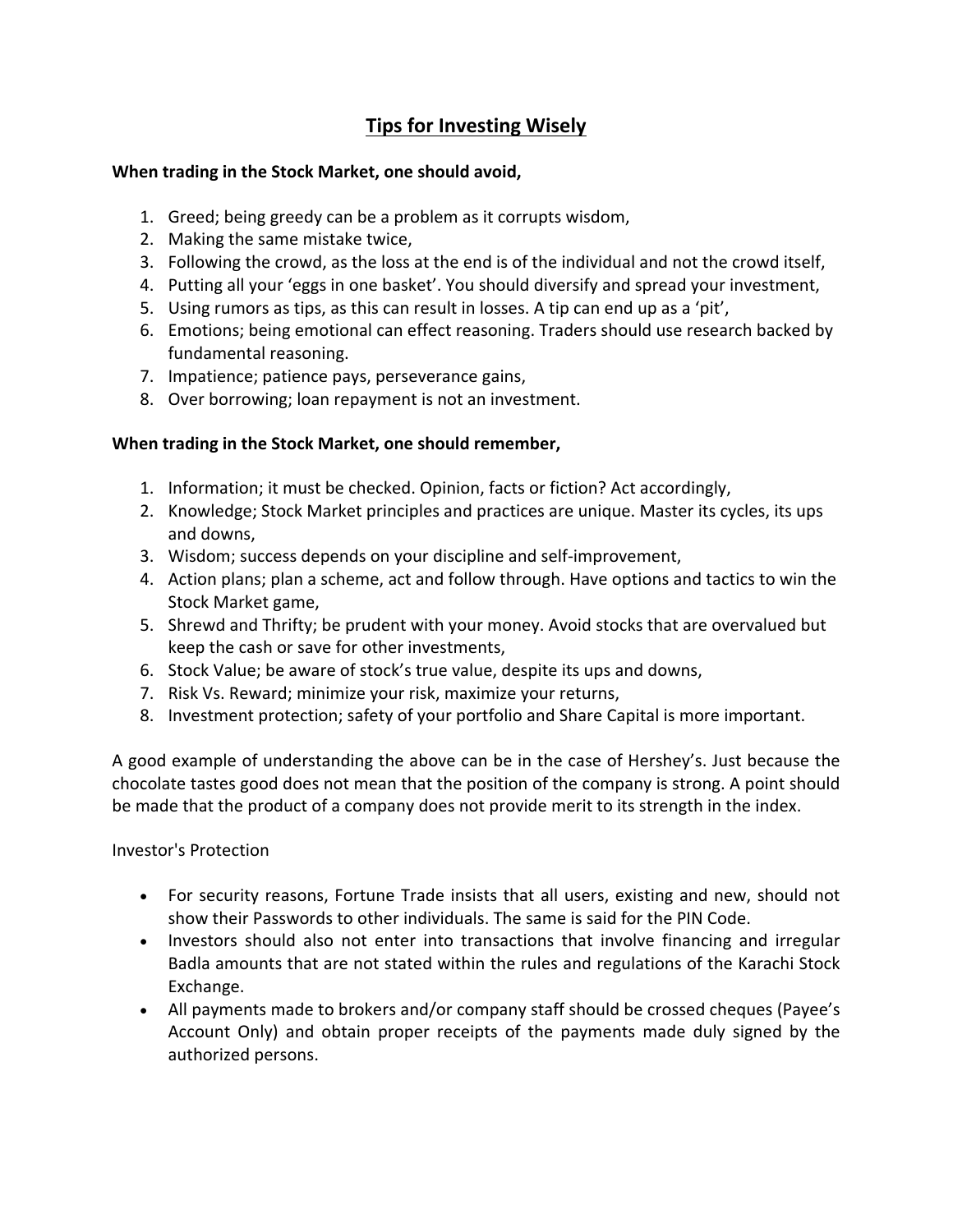### Ownership of Shares

Each share represents a small stake in the equity of a company. You can buy large or small lots to match the amount of money you want to invest. A company's share price can rise or fall as a result of its own performance or market conditions.

Once the shares are brought and transferred in your name your name will be entered in the company's share register, which will entitle you to receive all the benefits of share ownership including the rights to receive dividends, to vote at the company's general meetings and to receive the company's reports.

If you decide to sell your shares you will need to deliver share certificates to the broker in time for the transaction to be completed.

With the introduction of the Central Depository System (CDS), an investor can have shares in paper form or can own shares in an electronic book- entry form at the Central Depository Company (CDC).

### Why do Investors Buy Shares?

Studies have shown that over a twenty-year span, investment in shares has provided greater returns than most other forms of savings. Shares can provide you with a regular stream of income through dividends as well as the potential for your investments to grow in value. If the prices of shares go up, you can sell them for more than you paid. This is called capital gain.

### What are Dividends?

Dividends are returns paid to shareholders out of the profits of the company. Returns can be in the form of cash or additional shares of the company called bonus shares. Dividends are usually paid once or twice a year depending upon the company's profit distribution policy.

### What is Capital Growth?

This is one of the ways in which shares differ from deposit accounts. The principal amount of money you put in a bank or any fixed income savings scheme always stays the same e.g. if you start with Rs.100,000 you will always have Rs.100,000 (other than any interest earned).changes in value according to the performance of the company. With good management, the value of your investment in shares of a company can grow over time so that your shares are worth more than you paid for them. This is capital growth.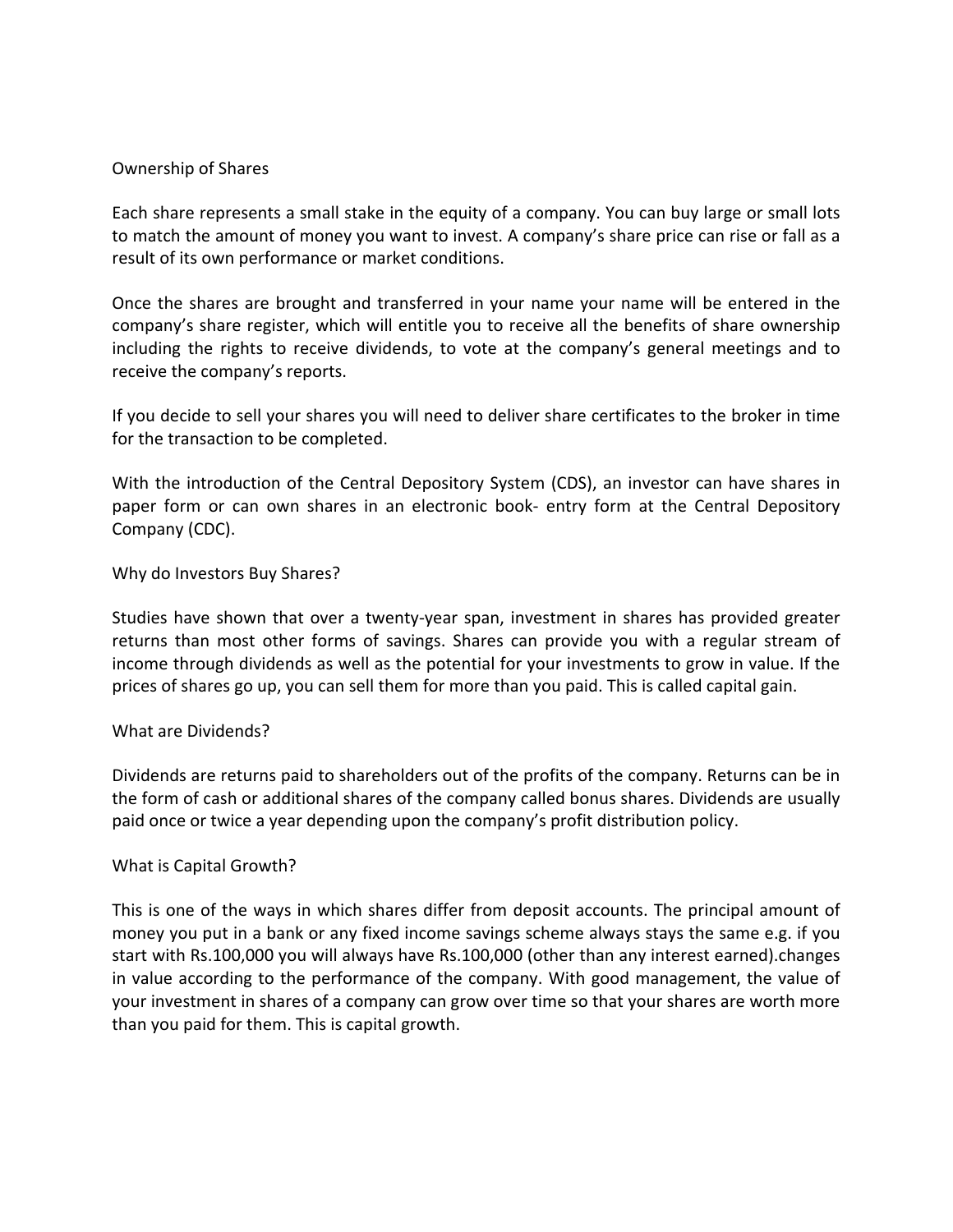# Risks and Rewards

Buying shares can offer advantages over saving in deposit accounts: your investment may increase in value besides paying you dividends. You share the rewards when the company does well and the price of the shares goes up. But if the company performs badly, the share price may go down and the value of your investment will be reduced. Other factors, such as the performance of the stock market as a whole and the general economic climate, may also affect the price of your shares. Investment in shares is therefore investment in 'risk capital'. The shareholders can be rewarded for taking this risk and the potential return on your money can be higher than that on other investments. You can reduce your risks with careful planning.

Things You Should Know Before You Buy a Stock

- What Does the Company Do?
- Is the Company Profitable?
- What Is the Company's Earnings History and Outlook?
- How Richly Is the Company's Stock Valued?
- Who Are the Company's Competitors?
- Who Runs the Company?
- Have You Read the Company's Annual Reports?

Why Stocks are Vital for Superior Growth

Equities are mainly growth investments, and can include things like real estate, art, and gold. However the most popular equity investments that people rely on for growth are stocks. But stocks can also serve purposes other than growth.

In addition to potential capital gains, stocks also have the potential to pay dividends. If you have equity in a business you are an owner, and if your company makes money, you are rewarded with dividend.

# Expert Opinion

Financial experts have many opinions on many things, but there is one fact on which they will all agree. You need to have stocks in your portfolio to provide the growth you need to stay ahead and have a secure future over the long-term.

They also agree on the best way to invest in stocks is with a long-term view in mind. Over the long run, equities do go up and have proven to be the most profitable investment by far. But the key phrase here, the vital strategy for success is "over the long run".

When you hold stocks for the long run you get good days and bad days. If you are a short-term trader, unless you have a crystal ball working for you, you are going to miss most of those good days. The simple secret to success is to stay invested.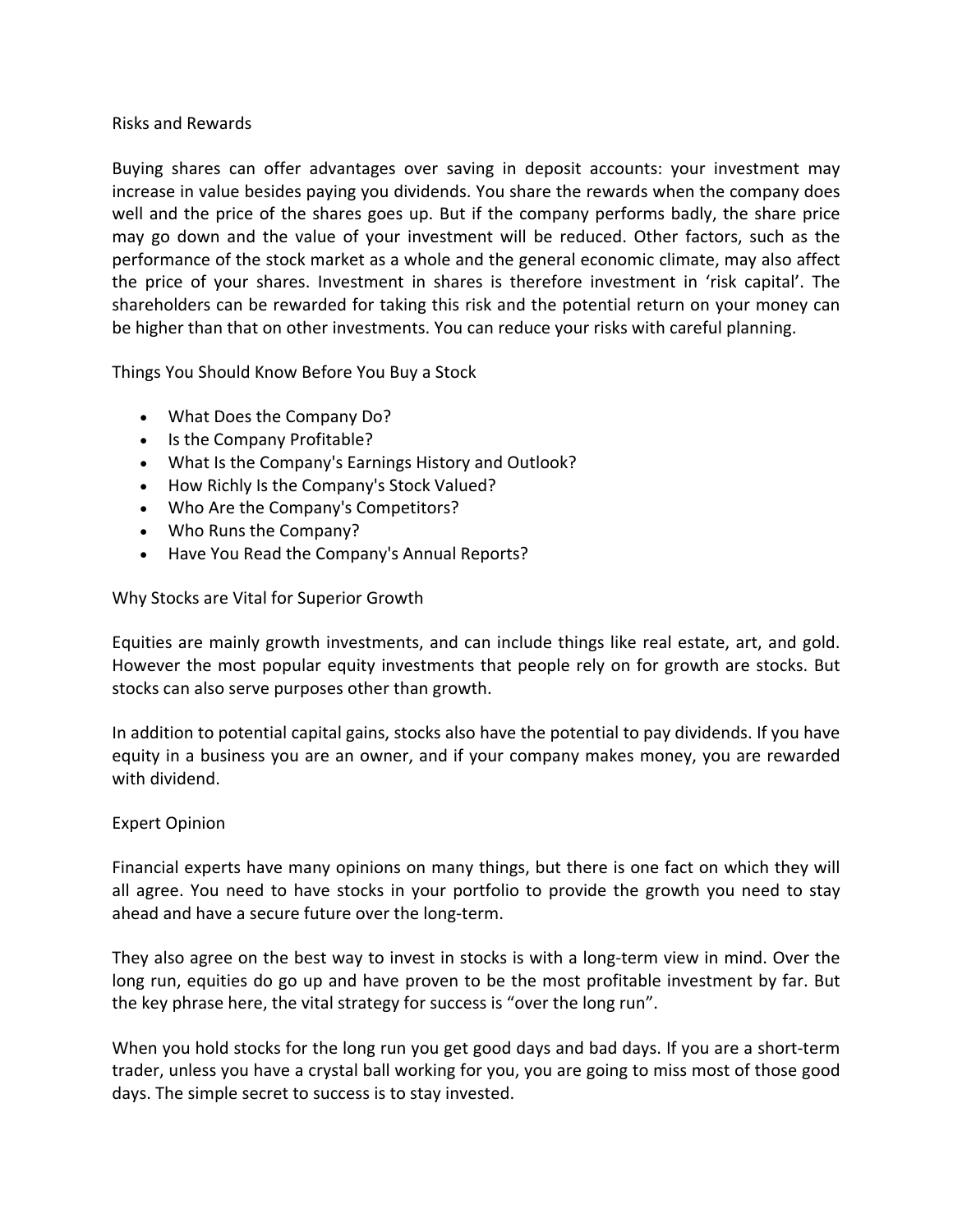How Do you Decide when a Stock is Attractive to Purchase?

There are two general ways of determining a stock's potential as an investment. You can look at the "fundamentals" or you can look at "technical analysis" and of course you can look at both.

Fundamental analysis looks at factors such as earnings, cash flow, debt, strength in its industry, outlook for the industry, general economic factors, interest rates, and so on. If these factors are good, then even if there are short-term setbacks, over the long run, the stock should do well.

Technical analysis looks at factors like volume of trading, cyclical behavior, trends, moving averages and many others.

Some investors use both approaches. They use fundamentals to determine the long-term potential of a company and technical analysis to decide when to buy. For example, you may believe that a certain company has great potential over the long-term and will be worth much more in years to come.

However, it could be that the current market for this company's product is temporarily weak and that as a result, the stock price could fall. Technical analysis could be helpful in determining how far the price might fall and could provide help in indicating a good time to buy.

How to Become a Shareholder

Shares of a particular company are offered by the following methods.

# Initial Public Offering

An initial public offering (IPO) is the sale of equity in a company, generally in the form of shares of common stock. These shares trade on a recognized stock market. A company goes public; to raise capital for project funding, business planning and implementation; for marketing purposes.

### Right Issues

A rights issue gives the existing shareholders the right to subscribe for new ordinary shares at an issue price lower than the prevailing market price and at a ratio equivalent to their existing shareholding. Companies carry out a rights issue when they want to raise additional funds to finance their capital requirements.

# The Stock Market

Stocks in publicly traded companies are bought and sold at a stock market also known as a stock exchange. This is the most common way of buying and selling shares.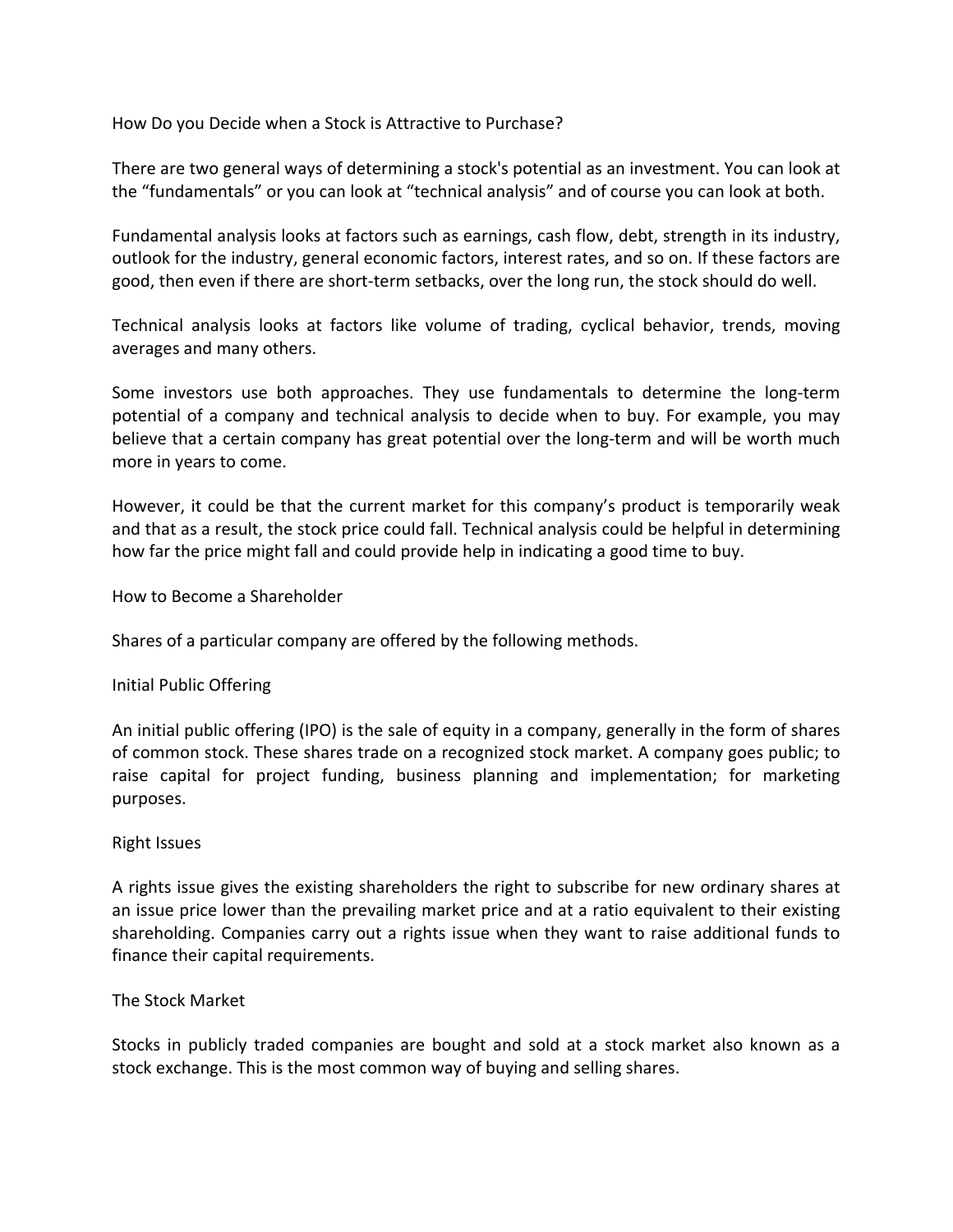# Things you should know about Equities

Stocks and shares are the most volatile asset class in terms of price movements and thus, the most risky. Hence, do not invest directly in the stock market unless you can bear a fall in price without it having any impact on your day-to-day living standard. Remember the saying: "the greater the reward, the higher the risk".

The aim of investing in stocks and shares is to buy at a low and sell at a high, but knowing when, is the problem. Many investors attempt to time the market: they try to figure out when the market is going up and buy into it before it does, and then figure out when it is going to crash and sell everything just before it does. Unfortunately such spot on accuracy is usually impossible to achieve, so what you can do is try to catch a portion of each big swing. You buy when the upswing has begun, and sell as the downswing starts. But for this to work, you must be able to control your greed, as you do not know exactly when the top or bottom is reached.

The stock market can be said to be driven by two emotions: greed and fear. People get caught up in the boom fever and pay silly prices for unworthy shares - this is greed driving bull markets. In bear markets, people get carried away with the ruling negativity and are overeager to believe the worst rumors - this is fear dominating bear markets. You must step away from the crowd and not let them take over your rational reasoning and action.

# How to spot Scams

Minimize the risk of losing your savings to scams by recognizing the different types of illegal investment schemes that are plaguing our society. Here are some typical characteristics and promises made by scams:

- For every investment that you make, you will receive a high return, for instance, 20-30% per month, every month.
- You are told that the offer is for a limited time and that you MUST join or buy today.
- You receive unsolicited phone calls offering investment opportunities and you have no idea how the company has obtained your phone number.
- You receive unsolicited e-mails asking you for your bank account number because they want to send you money.
- You are offered an investment product that guarantees large profits with no financial risk.
- It is hard to find any information about the company's license or physical existence in any regulator or authority's website.

# What is the CDC

Central Depository Company of Pakistan Limited (CDC) started in 1993 to manage and operate the Central Depository System. CDS is an electronic book entry system to record and transfer securities. Electronic book entry means that the securities do not physically change hands and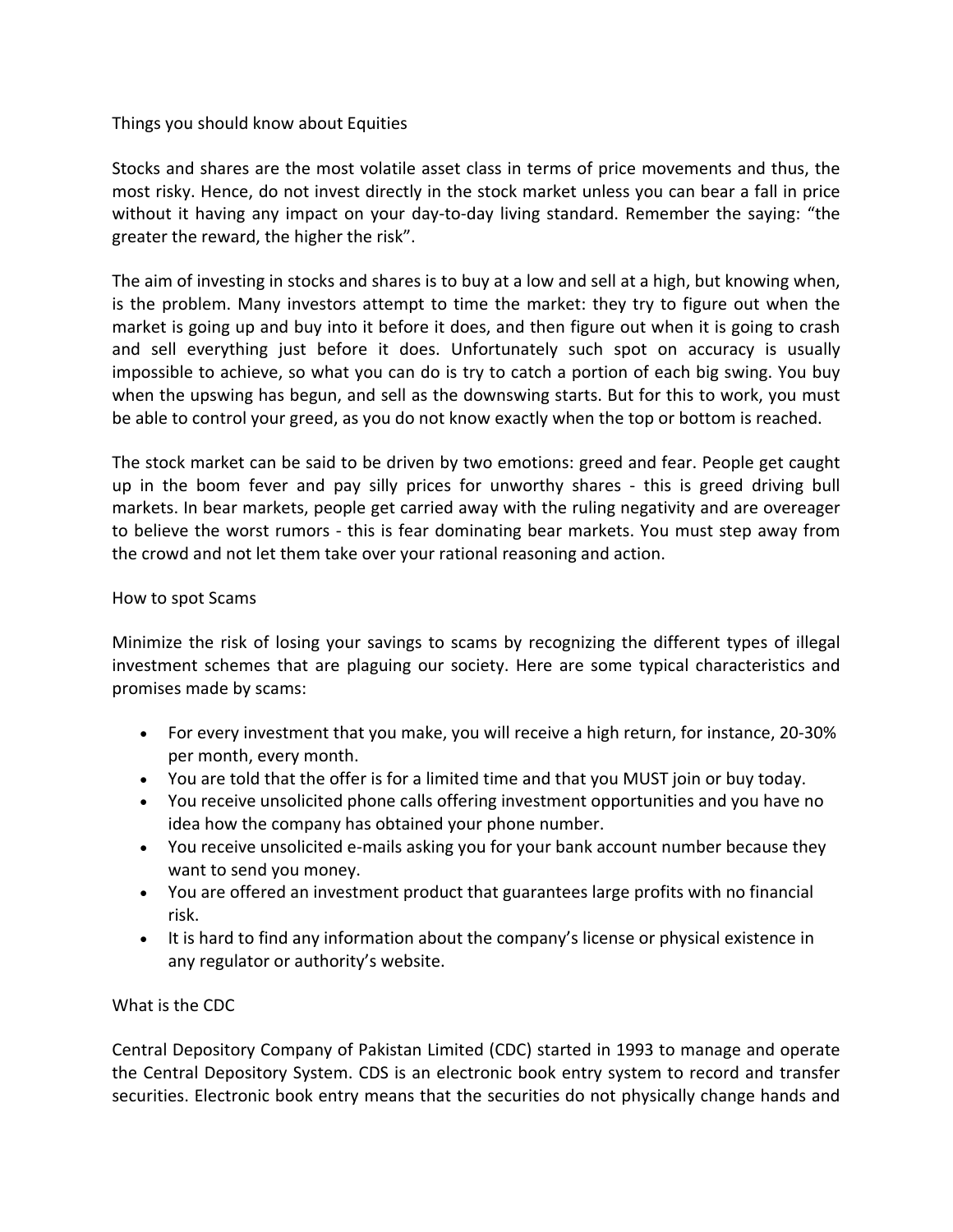the transfer from one client account to another takes place electronically. CDC is to operate as a central securities depository on behalf of the financial services industry to support an effective capital market system that will attract institutional and retail level investors from Pakistan and abroad. Its basic purpose is to operate and maintain an electronic book entry settlement system for equity, debt and other financial instruments.

# Capital Markets prior to CDS

The capital markets of Pakistan have witnessed a rapid growth resulting in increased trading volume. This in turn has led to difficulty in handling the share certificates. The custody and safe keeping of physical certificates required maintenance of huge vaults by the individuals and institutions and the physical settlement of certificates were no longer feasible. Moreover, the manual system was also plagued by long delays, risks of damage and considerable time delays. Following are some highlighted problems faced before CDS was in place,

- Increased volume of book keeping and paper work.
- Problems in settlement due to increased volume.
- Maintenance of huge vaults for safe keeping of certificates.
- Long share transfer procedure taking up to 45 days.
- Payment of stamp duty on share transfers which ranged from 0.1% to 1.5% of the face value.
- In case of new issues the issuers would take more than 2 months for the dispatch of certificates.
- Risks of damaged, lost, forged and duplicate certificates.
- Capital and time investment required for issue and dispatch of share certificates, cash dividend, bonus and right issues.

# Benefits after CDS was Incorporated

Following are some of the benefits of electronic settlement of securities through CDS:

- Reduced workload due to paperless settlement environment.
- Reduced manpower requirements.
- Instantaneous transfers of ownership.
- No stamp duty on transfers in CDS.
- No risk of damaged, lost, forged or duplicate certificates.
- No impact in case of sudden increase of settlement volumes.
- Instant credit of bonus, rights and new issues.
- Substantial reduction of paperwork during book closure.
- Convenient pledging of securities.
- Substantial reduction in time & capital investments.

Tracking stocks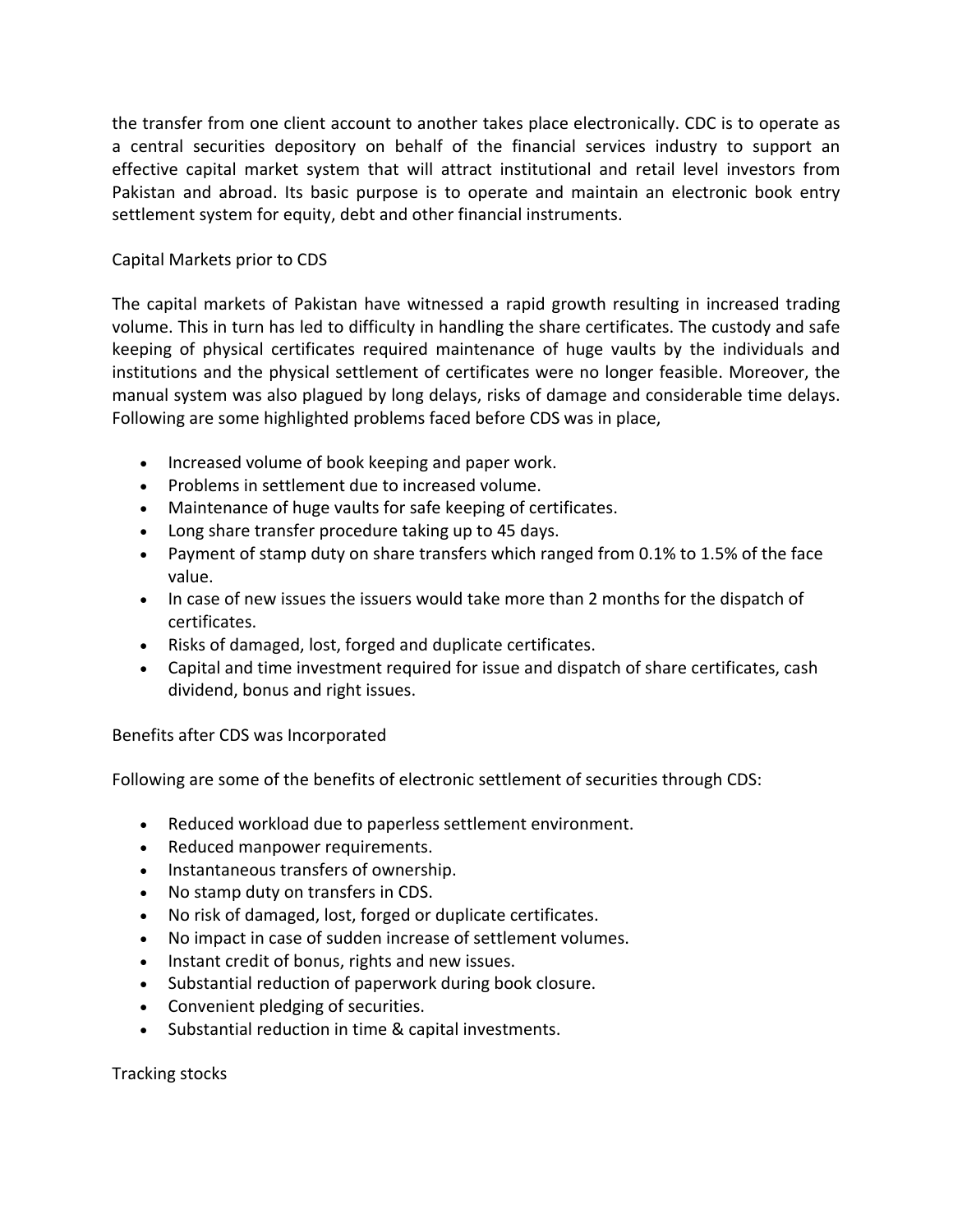To track how your stocks are doing, you have to look at stock listings. Stock listings are published in most of the newspaper (e.g. Dawn). The listings look confusing at first, since they look like a mixture of numbers, but can be a very useful tool when tracking your stock's progress. The listings are organized into many columns, including the following information:

**Company name:** This field is usually abbreviated in the listings, and listed alphabetically.

**Symbol:** This field is a one to five character symbol used as a sort of nickname for the company.

**Volume:** The volume is the amount of stocks that were traded the day before.

**High, Low and Close:** These are the highest and lowest price of the stock the day before, and the closing price for the day before. This is an indicator of how much the price of the stock fluctuated throughout the previous day.

**Net change:** This is the change of the price of the stock from the previous day. This gives you an idea whether the price is dropping or rising.

In addition to the stock listings, other useful information about companies is available in the Annual Reports that reflects the balance sheet, income statement and cash flows and states the reasons for changes in these financial statements during the year.

Key considerations for investment in equities

• **Goals**

Understanding why you are investing is the first step in structuring a portfolio. There are few questions investors need to ask themselves and review with their broker before starting to the starting to the starting to the starting to the starting to the starting to the starting to the  $\sim$ 

Specifically, What are my investment objectives? What is this money for? What kind of risk am I willing to take? What is my time horizon? It is important that you work closely with your advisor so you both have a clear understanding of your specific needs and goals.

• **Risks**

Understanding risk is an integral factor that is required to be evaluated before making any investment. You can view risk as portfolio volatility, as the risk of not achieving your goals, or as the risk of permanent capital loss. When you are assessing risk, questions to ask and the set of the set of the set of the set of the set of the set of the set of the set of the set of the s How much volatility am I willing to accept? What are the consequences if I do not achieve my investment objectives? How large a loss can I sustain? Do I want to use leverage?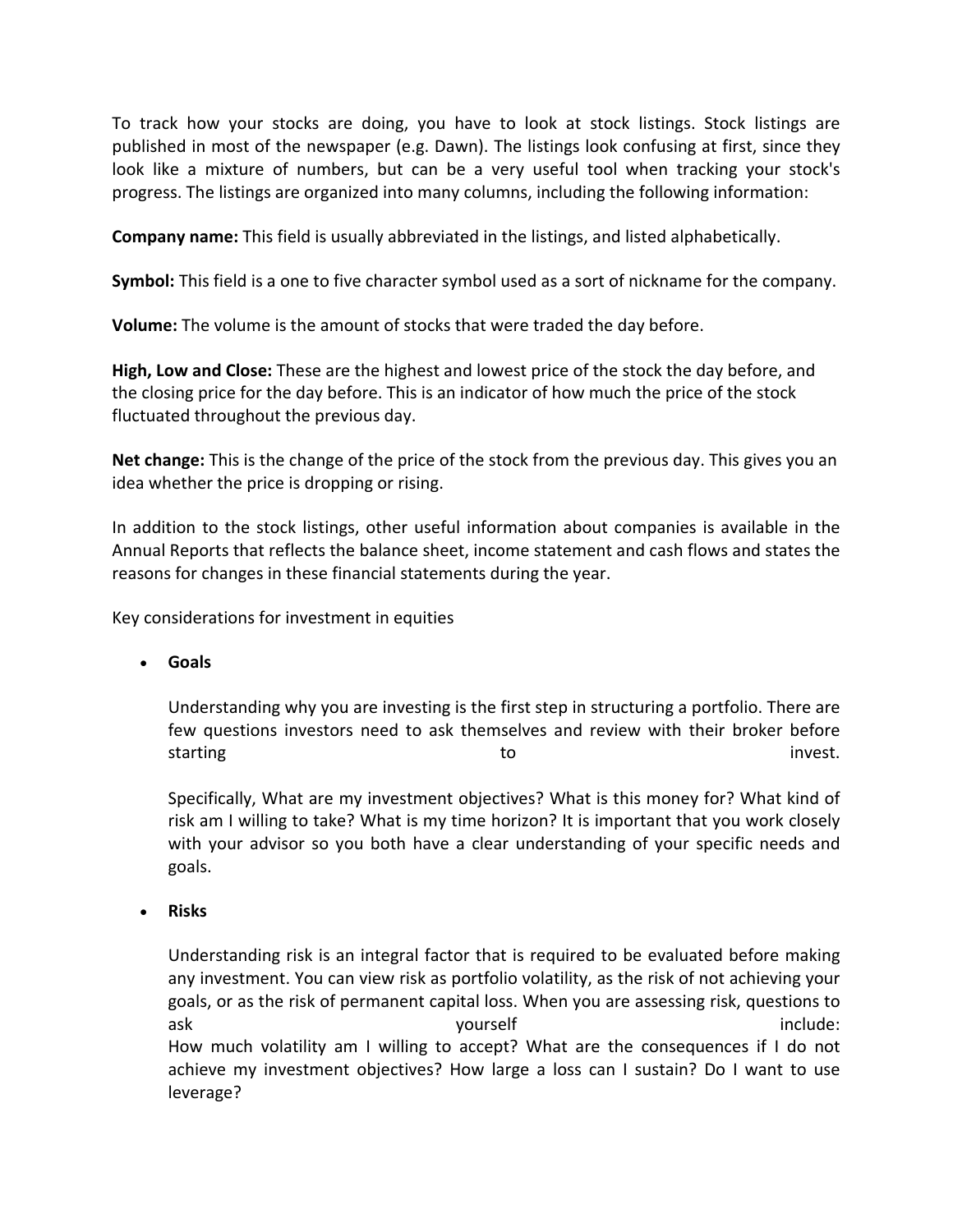Risk and returns are generally related. Over the long term, increasing your risk typically leads to higher expected returns, while lowering your risk leads to lower expected returns. However, this is not always so. For some occasions, which may occur for an extended period of time, higher levels of risk may lead to lower returns, and vice versa.

Goals and risk tolerance should be the basis for establishing investment guidelines for your portfolio. These guidelines will enable you to structure your portfolio and provide you with a framework that allows you to review and understand your investment performance.

# • **Investment Climate**

Whenever you hire a broker to invest in the stocks it's not necessary that your results would be same as the market movements. In some cases brokers advise to invest in stocks that are not highly correlated with stock index due to the small capitalization of that particular scrip in the market.

# • **Maximization of Returns**

The goal of the investor, in most cases, is to maximize return. Higher returns are often related with higher degree of risk. Investor should not take unnecessary risk to earn higher profits because it posts a great deal of threat to its basic equity and investments. Investors could avoid risk by diversifying its portfolio in different sectors, which usually pays off in terms of better returns.

# • **Company profile**

Information regarding companies invested in and their economic profile should be exposed to the investor. Investor should be well aware of the financial background, management style and the nature of business of the company to make an adequate investment. Investing in the stock market requires looking ahead to anticipate future events in the company's life and changes in its business environment, to minimize risk and maximize return on investment.

# • **How much Money Can You Afford to Invest?**

Investors should be aware of the fact that investments in the stock usually do not result in immediate profits. A sound investment strategy avoids speculative moves. An investor should have excess reserves with its broker to protect himself against frequent fluctuations in stock.

### • **Investment Avenues**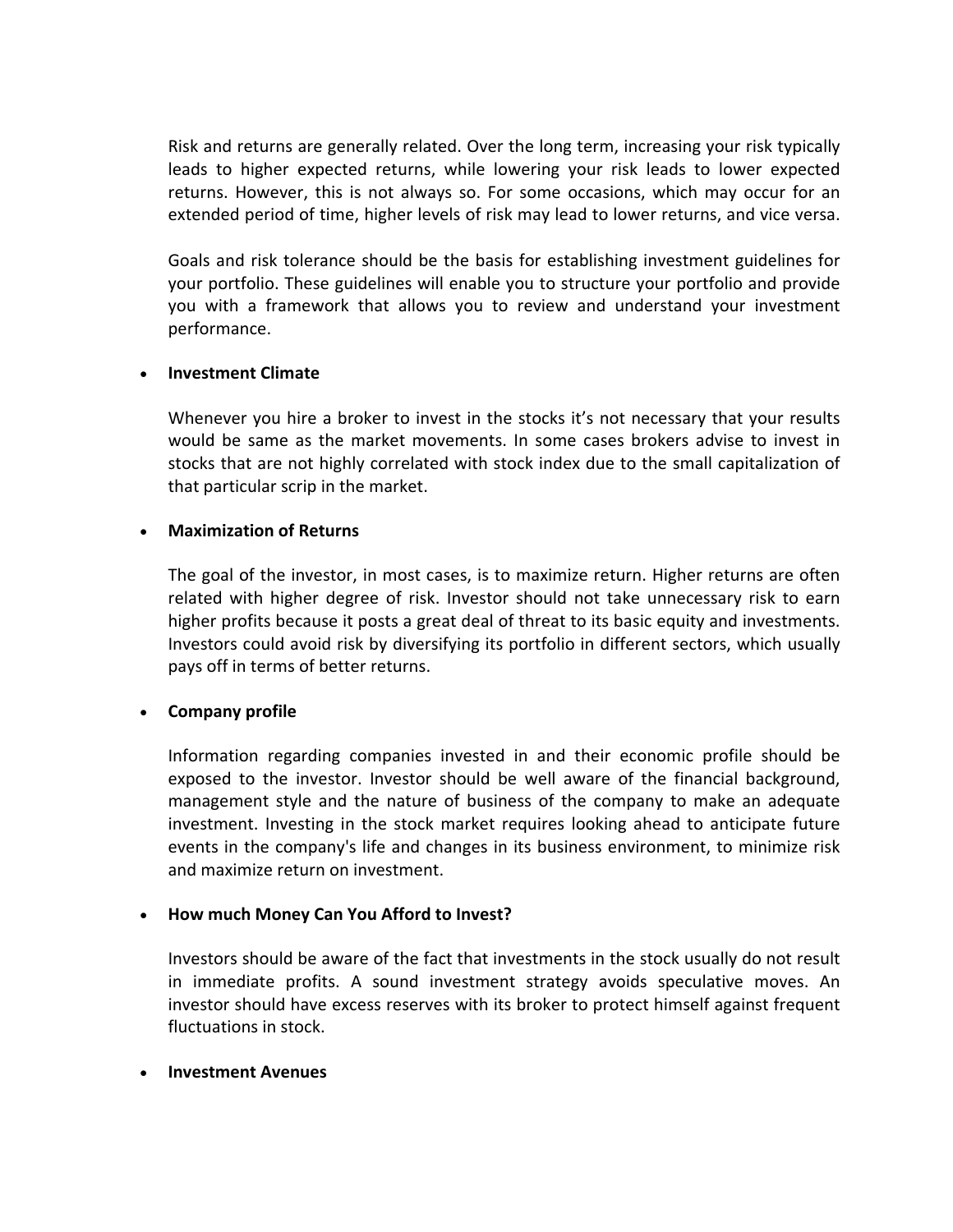Investors can invest in their money in stock in following ways: Shares: It is the direct mode of investment in which investor directly sell and purchase stocks of various companies through the brokers or dealers.

# • **Own Investment Strategy vs. Professional's Advice**

Sound strategy for investment in stock market requires either professional's advice or own stock dealing decisions, which are often, time consuming. Despite the time consideration it is advisable to pursue own investment strategy because it is more rewarding than seeking broker's opinion.

# Costs

Costs that are associated with stock dealing usually fall under the following heads:

- Daily trade charges cost incurred by the investor for intra day transactions.
- Delivery charges cost incurred by the investor for delivery transactions.

It is highly recommended that the investors should have a proper understanding of the commission structure of the brokerage service. The structure varies from broker to broker in most cases. It is advisable that the investor should ask his broker about all the cost associated with stock dealings to arrive at his net profit position

# Information Tools Make All the Difference

While you sense the promise and enjoy the excitement of modern technology, like so many others, you probably feel overwhelmed, frustrated, even lost at the prospect of putting your savings online and on the line. Certainly none of the skills crucial to sizing up the market are intuitive; therefore, in order to see what is really going on, and to become a successful investor, you are going to have to learn about the market's state-of-the-art trading techniques and strategies.

# Investing Styles

Different people trade in different styles. There are long-term investors who buy stocks and hold for a year or two. Mid-term investors may buy and hold stocks from thirty days to six months. Short-term traders trade frequently, on a weekly basis. And finally, day traders buy and sell every day. Now, assuming you make good decisions, the more frequently you trade, the more profit you gain. But what style is right for you? Which stocks should you choose and how long should you hold them? Some investors like companies with strongest earnings. Other players examine company financial statements and balance sheets, picking only those with low debt ratio, high cash flow, and high profit margin.

# Finding your style